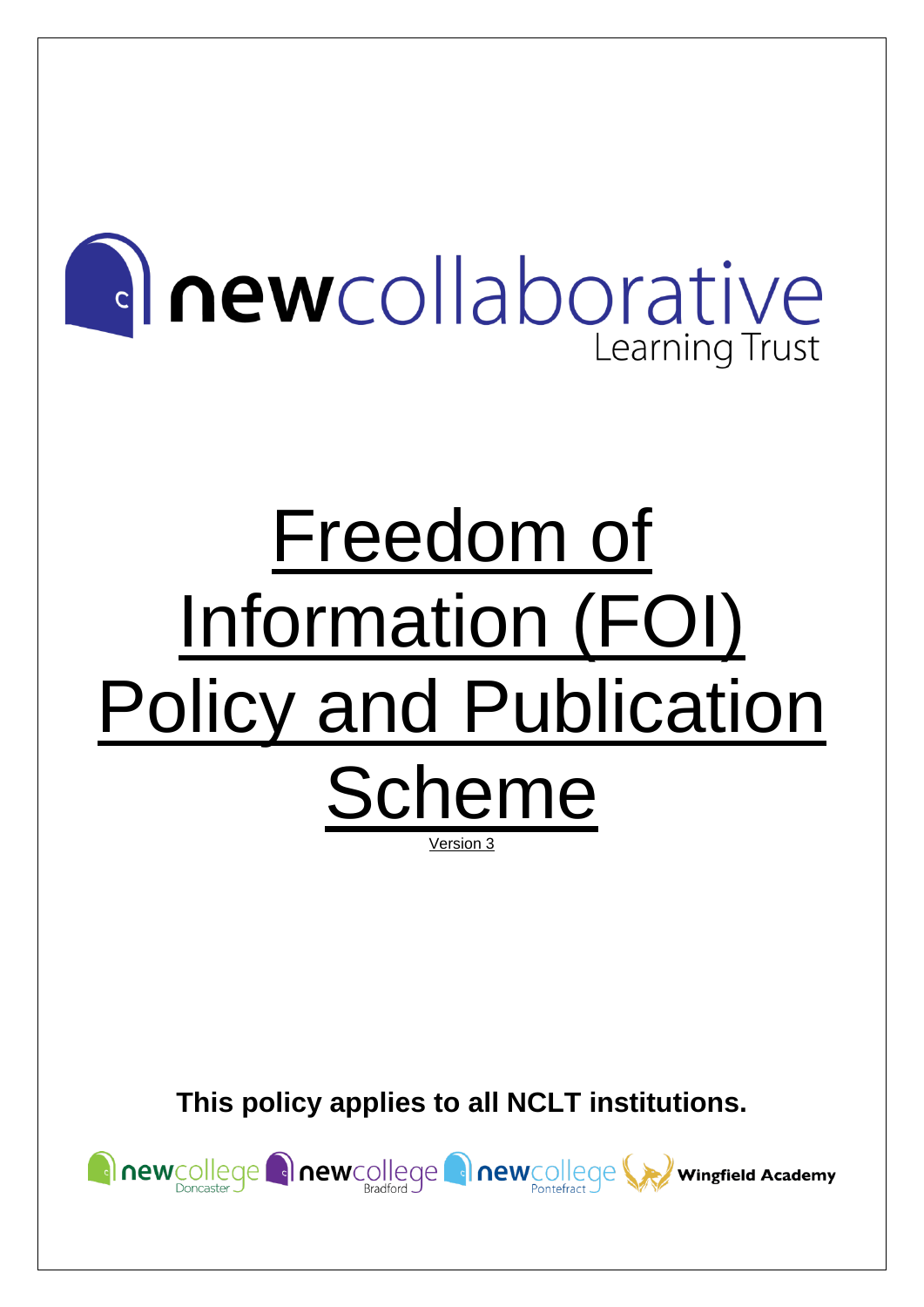#### **CONTENTS**

| Paragraph<br><b>Number</b> | <b>Heading</b>                                             | Page<br><b>Number</b> |
|----------------------------|------------------------------------------------------------|-----------------------|
| 1.0                        | Introduction                                               | 3                     |
| 2.0                        | <b>Legal Context</b>                                       | 3                     |
| 3.0                        | About the Freedom of Information Act                       | 3                     |
| 4.0                        | <b>Publication Scheme</b>                                  | 3                     |
| 5.0                        | Accessing Information Under the Freedom of Information Act | 4                     |
| 6.0                        | Fees                                                       |                       |
| 7.0                        | Exemptions                                                 | 5                     |
| 8.0                        | <b>Public Interest Test</b>                                | 5                     |
| 9.0                        | Information Not Covered by the Publication Scheme          | 5                     |
| 10.0                       | Feedback                                                   | 5                     |
| 11.0                       | <b>Further Information</b>                                 | 6                     |
| Appendix 1                 | Freedom of Information Act Publication Scheme              |                       |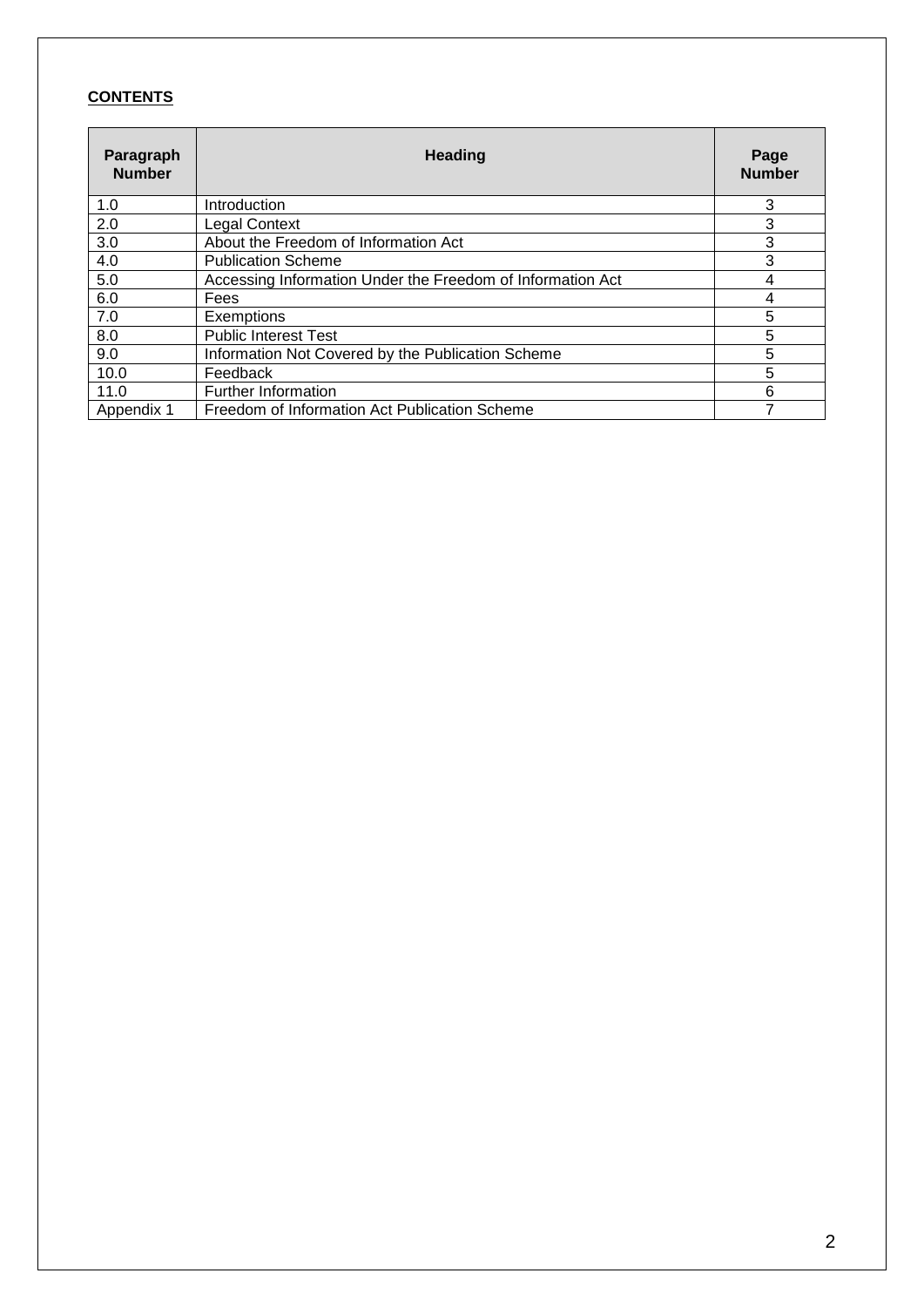#### **1.0 Introduction**

- 1.1 New Collaborative Learning Trust (the Trust) is committed to the Freedom of Information Act 2000 (FOIA), and to the principles of accountability and the general rights of access to information, subject to exemptions.
- 1.2 This policy outlines the Trust's response to the Freedom of Information Act and the framework for managing requests.

#### **2.0 Legal Context**

- 2.1 This policy has due regard to all relevant legislation and guidance including, but not limited to, the following:
	- Freedom of Information Act 2000
	- Data Protection Act 2018
	- UK General Data Protection Regulation (UK GDPR)
	- Environmental Information Regulations 2004

#### **3.0 About the Freedom of Information Act**

- 3.1 The Freedom of Information Act gives a right of access to all types of recorded information held by public organisations and places a number of obligations on such organisations, one of which is to produce a Publication Scheme. This applies to the Trust and its schools and colleges.
- 3.2 The Act, which is enforced by the Information Commissioner, gives applicants rights:
	- to be told whether information is held by the Trust.
	- to receive the information, where possible in the manner requested, for example as a copy or summary, or in paper or electronic format
	- to be told whether or not the information is available free of charge.
- 3.3 The Trust promotes transparency and openness in relation to the information it holds and will seek to meet its obligations in law and in spirit, achieving an appropriate balance between the resources, confidentiality and other people's right to privacy and the purpose for which the information is held.

#### **4.0 Publication Scheme**

4.1 A Publication Scheme describes the information the Trust publishes, or intends to publish. In this context, 'publish' means to make information available. There is no obligation to publish drafts, notes, older versions of documents that have been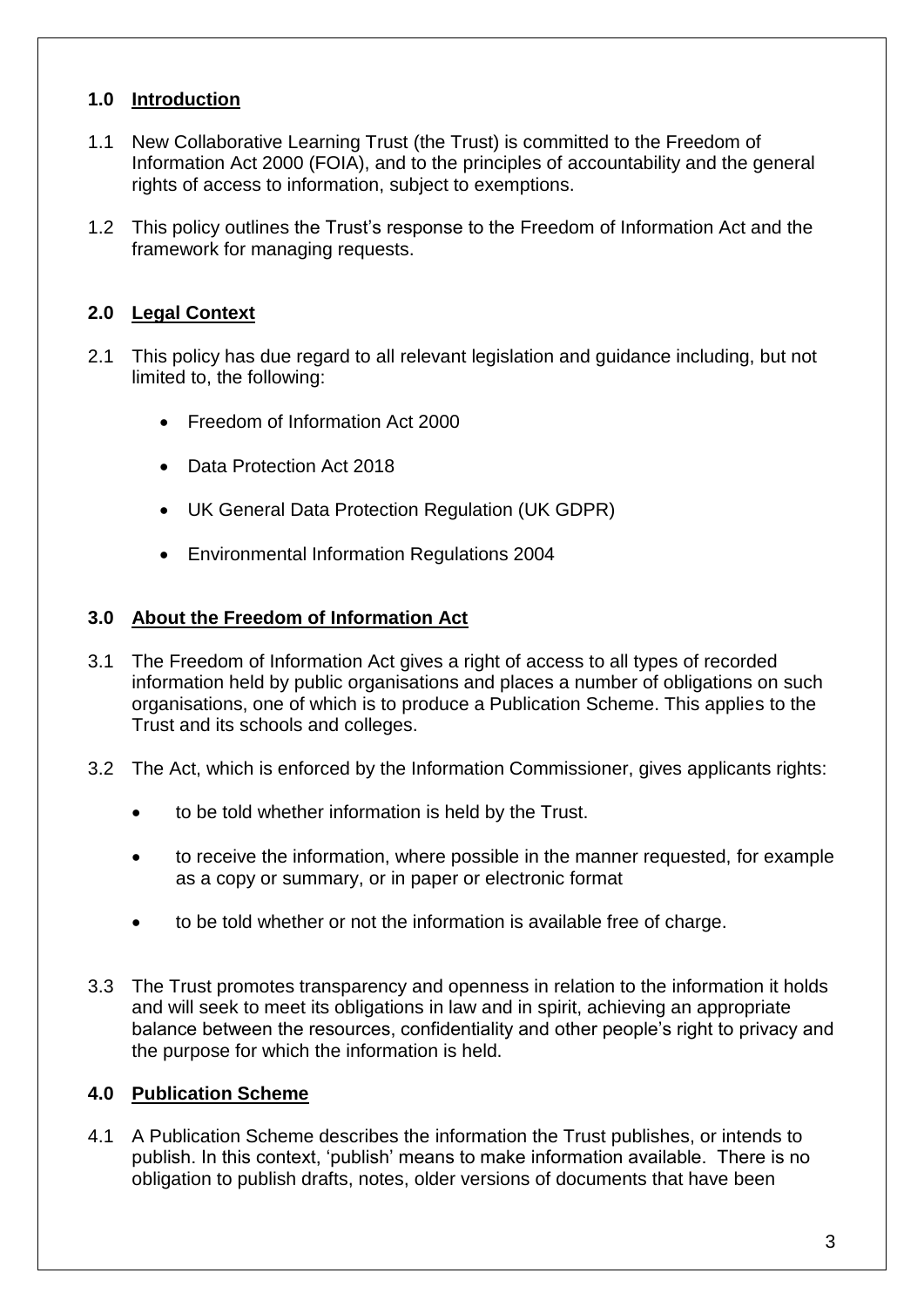superseded, emails or other correspondence. Actions and decisions in relation to specific individuals are also unlikely to be covered.

- 4.2 The Trust has adopted the model Publication Scheme from the UK Independent Authority, the Information Commissioner's Office (ICO), and has included descriptions using guidelines and best practice from within the Education sector.
- 4.3 These descriptions are called 'classes of information'. The scheme is a list of types of information which may change as new material is published or existing material revised. It is also the public organisation's commitment to make available the information described.
- 4.4 The Publication Scheme also makes clear how the information described can be accessed and whether or not charges will be made. This Publication Scheme is not an exhaustive list of information held and is a 'live' document and so may be subject to change. The FOIA only covers information held, it does not require us to create new information or to record information we do not need for our own business purposes.

#### **5.0 Accessing Information Under The Freedom of Information Act**

- 5.1 Select information from the Publication Scheme will be published on our website, or through other public domains, and this will be freely available.
- 5.2 To request information not freely available, please put your request in writing stating as clearly as possible the type of information you require to:

#### **Freedom of Information Officer**

New Collaborative Learning Trust c/o New College Pontefract, Park Lane, Pontefract WF8 4QR Email: [foi@nclt.ac.uk](mailto:foi@nclt.ac.uk)

- 5.3 All requests will be recorded on a register, which will include details about the Trust's response to each request.
- 5.4 The Trust will respond to requests within 20 working days, providing any fees have been met.

#### **6.0 Fees**

- 6.1 The Trust reserves the right to charge a fee to cover any administration costs over £10 for the supply of information. If this is the case, a fee notice will be issued to the requester within 10 working days of the request being made. The fee notice will include the total cost of the fee, and details of how to pay. To proceed with the request, you must make the correct payment in advance.
- 6.2 If the request exceeds the current statutory limit of £450, the fee will cover additional staff time required to meet the request. This limit is based on 18 hours of work at £25 per hour. Where the costs of meeting the request does not exceed the current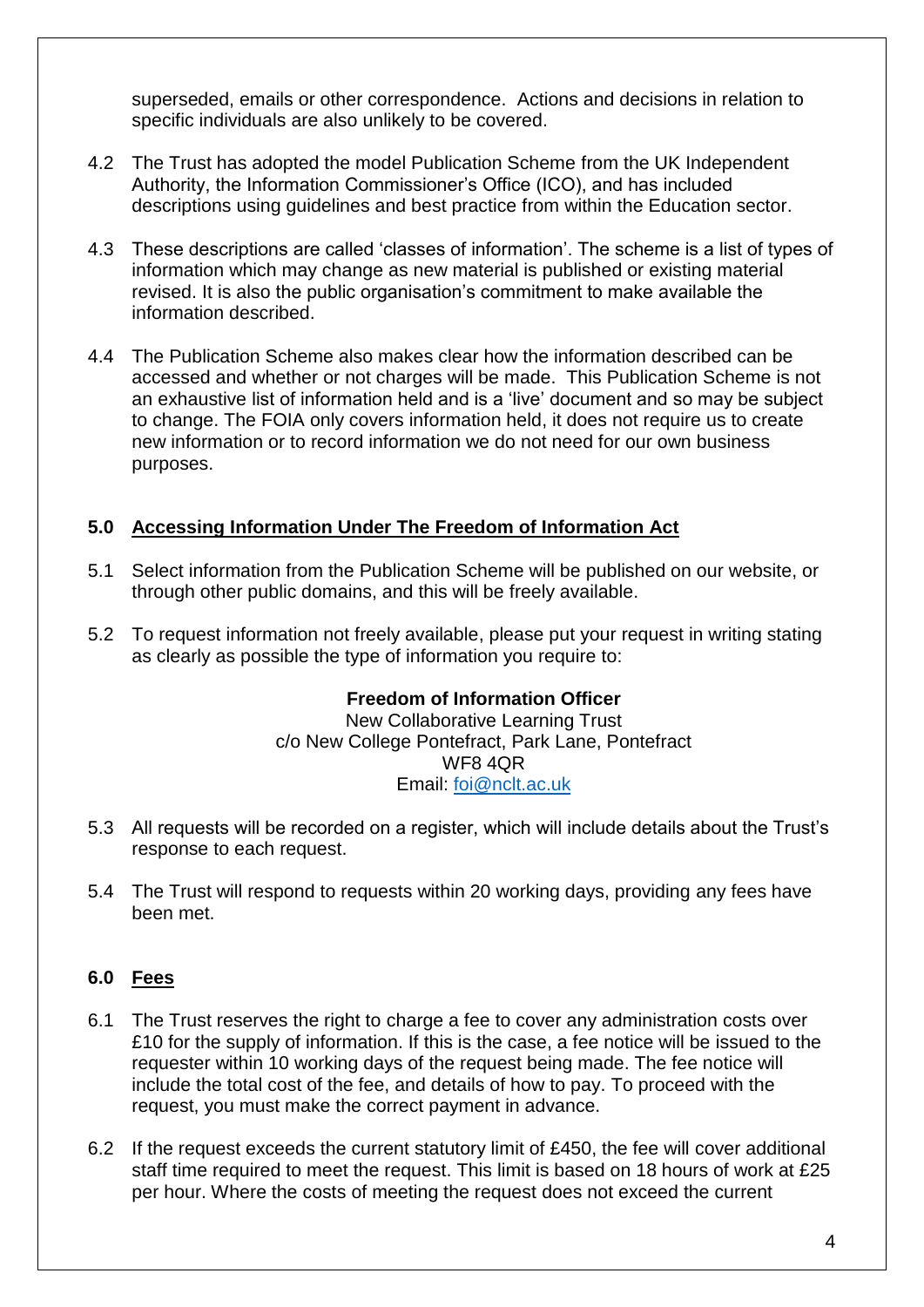statutory limit, the fee will only cover the costs of copying, collating and postage required.

6.3 In certain circumstances the Trust may waive the fee at its absolute discretion. If an administration fee applies we will supply the information within 10 working days of receiving your payment.

# **7.0 Exemptions**

- 7.1 The Freedom of Information Act creates a general right of access to information held by public organisations. However, it also sets out a number of exemptions where that right is either not allowed or is qualified. The exemptions relate to issues such as national security, law enforcement, commercial interests and data protection.
- 7.2 If the information you have requested is exempt from the Act we will contact you within 20 days and explain which exemption the information falls within.

# **8.0 Public Interest Test**

- 8.1 The principle behind the Freedom of Information Act is to release information unless there is a good reason not to. To justify withholding information, the public interest in maintaining the exemption would have to outweigh the public interest in disclosure. This is known as the 'Public Interest Test'.
- 8.2 A public interest test will be applied to any exemptions identified prior to the release of the requested information.

#### **9.0 Information Not Covered By The Publication Scheme**

- 9.1 From 1 January 2005 members of the public have the right, under the Freedom of Information Act (2000), to request any information held by a public organisation which it has not already made available through its Publication Scheme.
- 9.2 Responses will include confirmation that the Trust holds the data requested, unless there is an exemption (known as 'Neither Confirm nor Deny' exemption).
- 9.3 Requests will have to be made in writing and, in general, the college will have 20 working days to respond. A fee may be charged (see 6.0), and if we are unable to supply the information you have requested due to a valid exemption then the reason will be explained to you.

# **10.0 Feedback**

10.1 It is important that this publication scheme meets your needs. If you find the scheme difficult to understand, please let us know. Any questions, comments or complaints about this scheme should be directed to the Freedom of Information Officer:

# **Freedom of Information Officer**

New Collaborative Learning Trust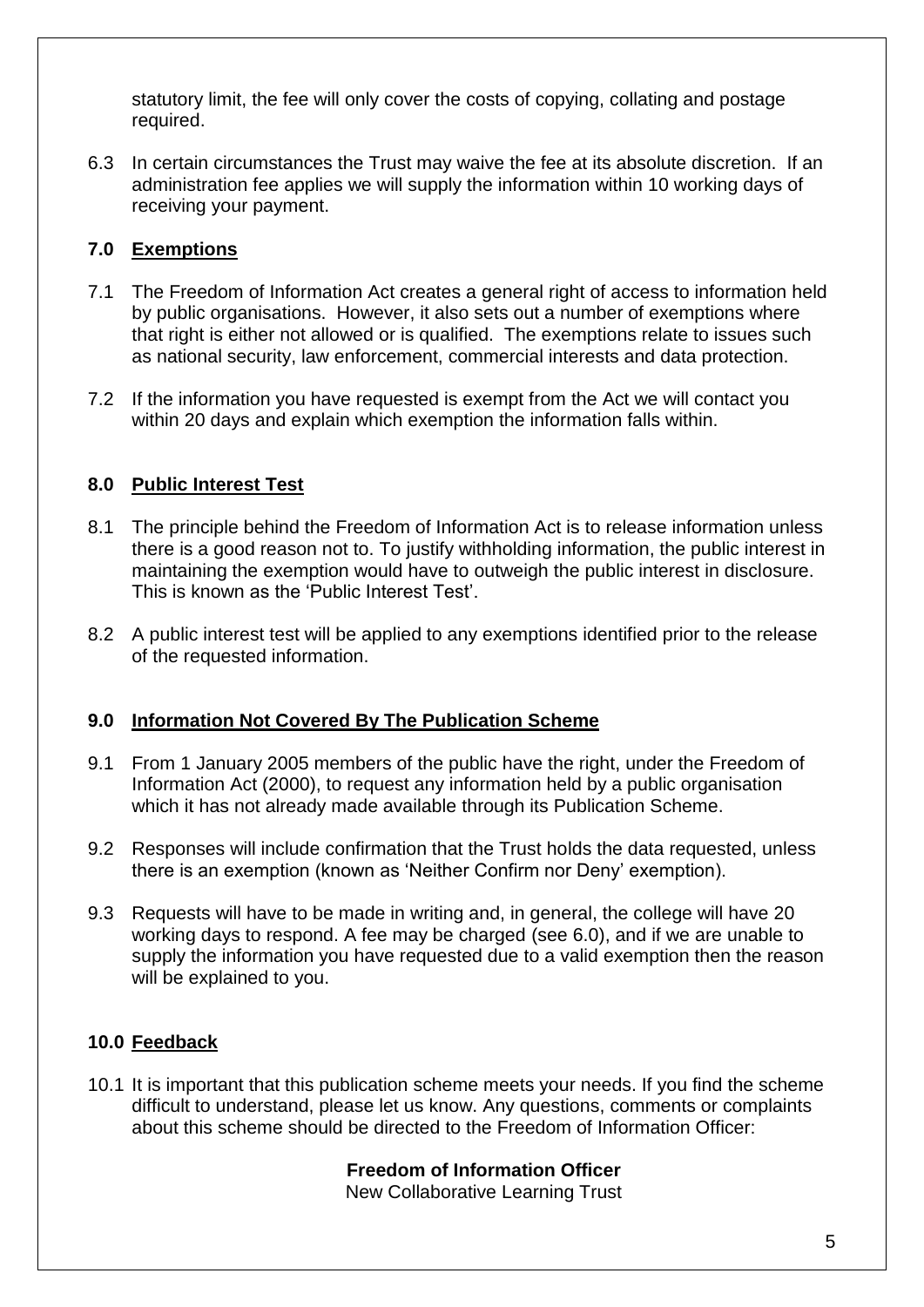#### c/o New College Pontefract, Park Lane, Pontefract WF8 4QR Email: [foi@nclt.ac.uk](mailto:foi@nclt.ac.uk)

10.2 If we are unable to resolve any complaint, you can complain to the Information Commissioner, the independent body who oversees the Freedom of Information Act:

# **Information Commissioner**

Wycliffe House, Water Lane Wilmslow Cheshire, SK9 5AF

#### **11.0 Further Information**

11.1 More information about the Freedom of Information Act is available on the Information Commissioner's website at: **www.ico.org.uk.**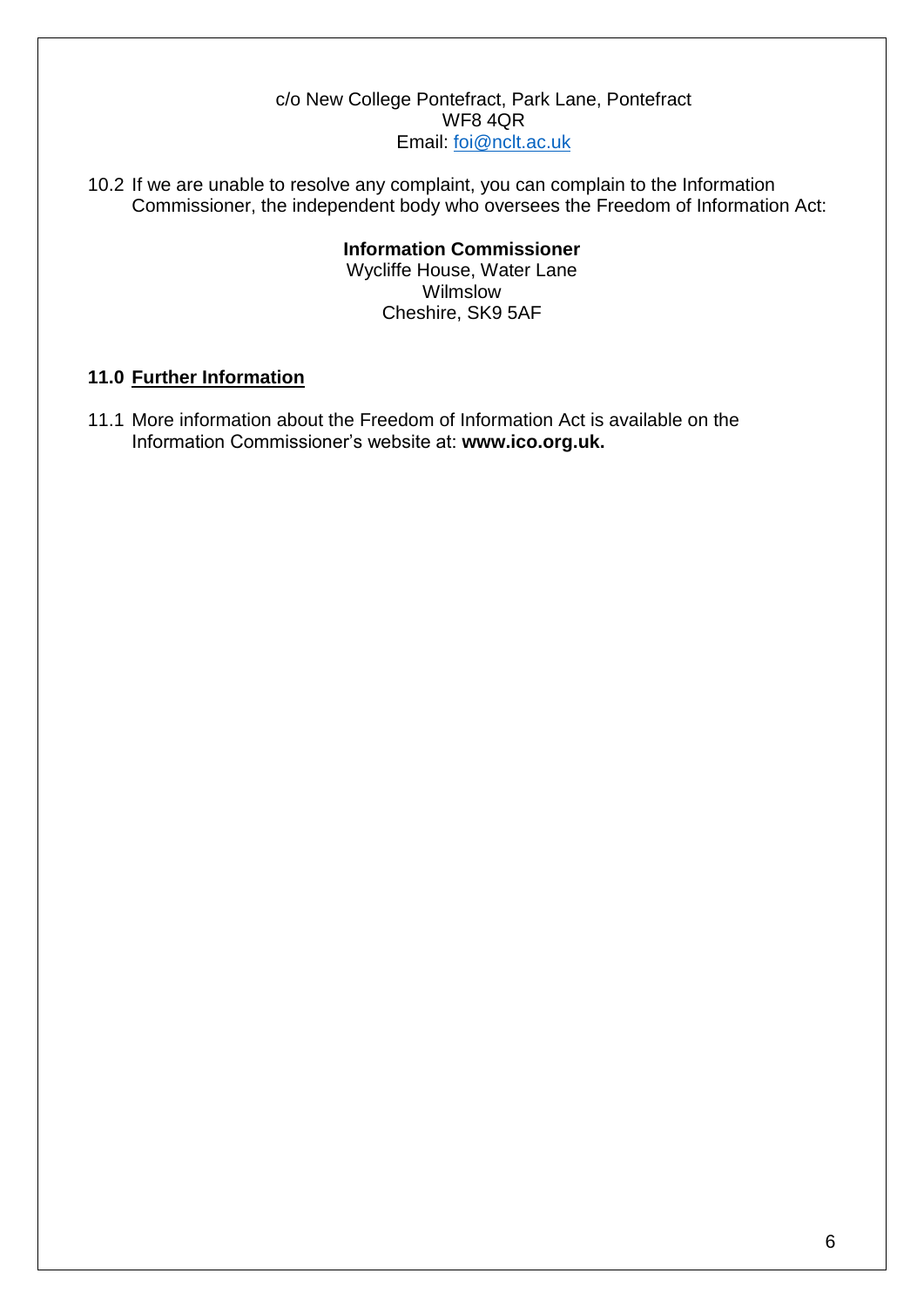#### **Appendix 1**

#### **Freedom of Information Act Publication Scheme**

#### **GUIDE TO DOCUMENTS AVAILABLE UNDER THE PUBLICATION SCHEME**

(all requests via the Director of Human Resources)

#### **Many documents can be found electronically on the Trust/college website.**

*This is not an exhaustive list but indicative of the types of document held. If a document you require is not shown in this guide please contact us. Some information may, in some circumstances, be exempt from disclosure.*

#### **SECTION ONE - WHO ARE WE AND WHAT WE DO Class Name of Document/Description Manner** ie paper or electronic Legal framework • Instruments and Articles of Government Legal status – we are an approved academy as deemed by the Academies Act 2010 • Charitable status – the Trust is a charitable company limited by guarantee Electronic Paper Paper How the institution is organised • Organisation chart/Trust structure Calendar and term dates • Trust/College/School policies • Governance Plan (including Standing Orders) Staff job descriptions All Electronic List of and information relating to organisations it works in partnership with and any companies wholly or partly owned by it • Funding Agencies • Ofsted • Examining Boards • Partner Schools and other schools • Employers • Local Authorities • FE Colleges • Universities - information on formal partnerships with HE Institutions • Teaching School Alliance All Paper Location and contact details New Collaborative Learning Trust (NCLT) c/o New College, Park Lane, Pontefract, WF8 4QR Telephone: 01977 702139 Email[: Reception@nclt.ac.uk](mailto:Reception@nclt.ac.uk) Website[: www.nclt.ac.uk](http://www.nclt.ac.uk/) Paper Student/Pupil Activities • Student Executive Constitution • Student Handbook **Electronic** Electronic

#### **SECTION TWO - WHAT WE SPEND AND HOW WE SPEND IT**

| Funding/Income                 | <b>Funding Agreement</b>                                       | All Electronic |
|--------------------------------|----------------------------------------------------------------|----------------|
|                                | <b>Financial Regulations</b>                                   |                |
|                                | Insurance Certificate                                          |                |
| Budgetary and account          | Annual audited financial statements<br>$\bullet$               |                |
| information; expenditure       | <b>Financial Regulations</b><br>٠                              | All Electronic |
|                                | Remuneration of senior staff – detailed in the annual accounts |                |
| <b>Financial Audit Reports</b> | Annual Financial Statements and Regularity Audit Report        | Electronic     |
|                                | Annual Internal Audit Report                                   | Electronic     |
| Capital Programme              | Estates Manager reports to senior managers on progress of      | Paper          |
|                                | capital projects                                               |                |
| <b>Financial Regulations</b>   | <b>Financial Regulations Policy</b>                            | Electronic     |
| and Procedures                 |                                                                |                |
| Pay Policy                     | Remuneration and Pay Progression Policy                        | Electronic     |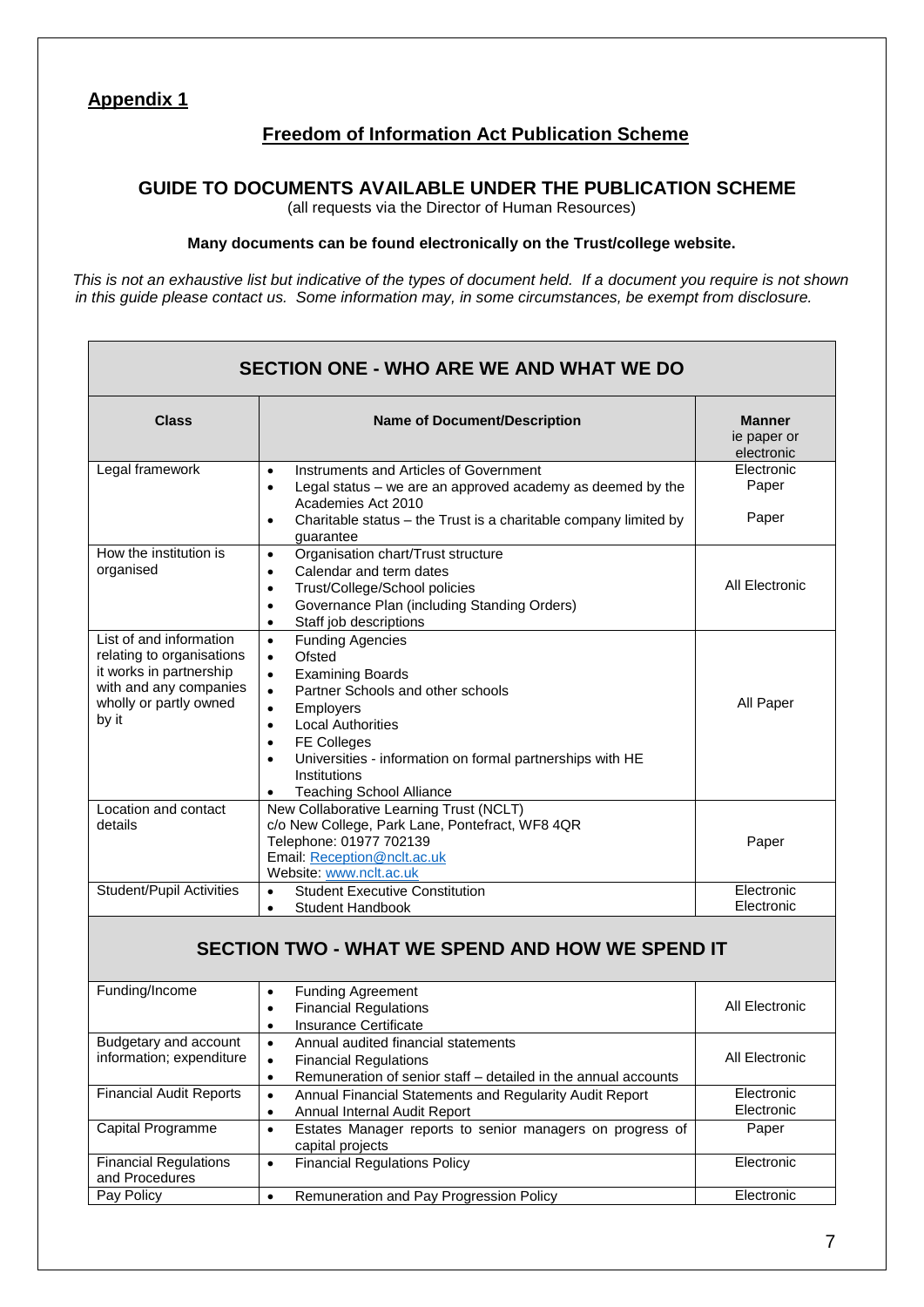|                                                                                                                                                                                                                                                                                                                        | Electronic                                                                                                                                                                                                                                                                                                                                                                                                                                                                                                               |  |  |  |  |  |
|------------------------------------------------------------------------------------------------------------------------------------------------------------------------------------------------------------------------------------------------------------------------------------------------------------------------|--------------------------------------------------------------------------------------------------------------------------------------------------------------------------------------------------------------------------------------------------------------------------------------------------------------------------------------------------------------------------------------------------------------------------------------------------------------------------------------------------------------------------|--|--|--|--|--|
| Staff Pay and Grading<br>Salary grades and pay<br>$\bullet$<br><b>Structures</b>                                                                                                                                                                                                                                       |                                                                                                                                                                                                                                                                                                                                                                                                                                                                                                                          |  |  |  |  |  |
| Staff/Director<br>Details of the allowances and expenditure that can be claimed<br>$\bullet$                                                                                                                                                                                                                           |                                                                                                                                                                                                                                                                                                                                                                                                                                                                                                                          |  |  |  |  |  |
| Allowances and<br>Details of any staff/governor allowances and expenses paid<br>$\bullet$<br>Expenses                                                                                                                                                                                                                  |                                                                                                                                                                                                                                                                                                                                                                                                                                                                                                                          |  |  |  |  |  |
| List of approved suppliers<br>$\bullet$                                                                                                                                                                                                                                                                                | Electronic                                                                                                                                                                                                                                                                                                                                                                                                                                                                                                               |  |  |  |  |  |
| <b>Financial Regulations</b><br>$\bullet$                                                                                                                                                                                                                                                                              | Electronic                                                                                                                                                                                                                                                                                                                                                                                                                                                                                                               |  |  |  |  |  |
| <b>Tender Procedures and</b><br>Reports                                                                                                                                                                                                                                                                                |                                                                                                                                                                                                                                                                                                                                                                                                                                                                                                                          |  |  |  |  |  |
|                                                                                                                                                                                                                                                                                                                        | Electronic                                                                                                                                                                                                                                                                                                                                                                                                                                                                                                               |  |  |  |  |  |
| - subject to confidentiality and commercial sensitivity restrictions.                                                                                                                                                                                                                                                  |                                                                                                                                                                                                                                                                                                                                                                                                                                                                                                                          |  |  |  |  |  |
| SECTION THREE - WHAT OUR PRIORITIES ARE AND HOW WE ARE DOING                                                                                                                                                                                                                                                           |                                                                                                                                                                                                                                                                                                                                                                                                                                                                                                                          |  |  |  |  |  |
|                                                                                                                                                                                                                                                                                                                        |                                                                                                                                                                                                                                                                                                                                                                                                                                                                                                                          |  |  |  |  |  |
|                                                                                                                                                                                                                                                                                                                        |                                                                                                                                                                                                                                                                                                                                                                                                                                                                                                                          |  |  |  |  |  |
|                                                                                                                                                                                                                                                                                                                        |                                                                                                                                                                                                                                                                                                                                                                                                                                                                                                                          |  |  |  |  |  |
|                                                                                                                                                                                                                                                                                                                        | All Electronic                                                                                                                                                                                                                                                                                                                                                                                                                                                                                                           |  |  |  |  |  |
|                                                                                                                                                                                                                                                                                                                        |                                                                                                                                                                                                                                                                                                                                                                                                                                                                                                                          |  |  |  |  |  |
|                                                                                                                                                                                                                                                                                                                        |                                                                                                                                                                                                                                                                                                                                                                                                                                                                                                                          |  |  |  |  |  |
|                                                                                                                                                                                                                                                                                                                        |                                                                                                                                                                                                                                                                                                                                                                                                                                                                                                                          |  |  |  |  |  |
|                                                                                                                                                                                                                                                                                                                        |                                                                                                                                                                                                                                                                                                                                                                                                                                                                                                                          |  |  |  |  |  |
|                                                                                                                                                                                                                                                                                                                        |                                                                                                                                                                                                                                                                                                                                                                                                                                                                                                                          |  |  |  |  |  |
|                                                                                                                                                                                                                                                                                                                        |                                                                                                                                                                                                                                                                                                                                                                                                                                                                                                                          |  |  |  |  |  |
| Equal opportunities objectives, action plan and progress                                                                                                                                                                                                                                                               |                                                                                                                                                                                                                                                                                                                                                                                                                                                                                                                          |  |  |  |  |  |
| Provider Access Policy                                                                                                                                                                                                                                                                                                 |                                                                                                                                                                                                                                                                                                                                                                                                                                                                                                                          |  |  |  |  |  |
| <b>SECTION FOUR - HOW WE MAKE DECISIONS</b>                                                                                                                                                                                                                                                                            |                                                                                                                                                                                                                                                                                                                                                                                                                                                                                                                          |  |  |  |  |  |
| Trust Executive Team Meeting Agendas, Minutes and Papers<br>$\bullet$<br>E&D, Health and Safety and Safeguarding Meeting Minutes<br>$\bullet$<br>and Papers                                                                                                                                                            | All Electronic                                                                                                                                                                                                                                                                                                                                                                                                                                                                                                           |  |  |  |  |  |
| Many papers and minutes of such meetings are confidential under<br>data protection or commercial sensitivity issues.                                                                                                                                                                                                   |                                                                                                                                                                                                                                                                                                                                                                                                                                                                                                                          |  |  |  |  |  |
| <b>SECTION FIVE - OUR POLICIES AND PROCEDURES</b>                                                                                                                                                                                                                                                                      |                                                                                                                                                                                                                                                                                                                                                                                                                                                                                                                          |  |  |  |  |  |
| All College/School Staff and Student/Pupil Policies<br>$\bullet$                                                                                                                                                                                                                                                       | Electronic<br>Electronic                                                                                                                                                                                                                                                                                                                                                                                                                                                                                                 |  |  |  |  |  |
|                                                                                                                                                                                                                                                                                                                        |                                                                                                                                                                                                                                                                                                                                                                                                                                                                                                                          |  |  |  |  |  |
| <b>SECTON SIX - LISTS AND REGISTERS</b>                                                                                                                                                                                                                                                                                |                                                                                                                                                                                                                                                                                                                                                                                                                                                                                                                          |  |  |  |  |  |
|                                                                                                                                                                                                                                                                                                                        |                                                                                                                                                                                                                                                                                                                                                                                                                                                                                                                          |  |  |  |  |  |
| An asset register is held<br>٠<br>FOI requests log<br>٠                                                                                                                                                                                                                                                                |                                                                                                                                                                                                                                                                                                                                                                                                                                                                                                                          |  |  |  |  |  |
| Register of any gifts/hospitality provided to senior staff.                                                                                                                                                                                                                                                            |                                                                                                                                                                                                                                                                                                                                                                                                                                                                                                                          |  |  |  |  |  |
|                                                                                                                                                                                                                                                                                                                        |                                                                                                                                                                                                                                                                                                                                                                                                                                                                                                                          |  |  |  |  |  |
| <b>SECTION SEVEN - THE SERVICES WE OFFER</b>                                                                                                                                                                                                                                                                           |                                                                                                                                                                                                                                                                                                                                                                                                                                                                                                                          |  |  |  |  |  |
| Prospectus<br>$\bullet$<br>Course/subject leaflets/information<br>$\bullet$<br>Counselling Handbook/Policy<br>$\bullet$<br>All Electronic<br>Student/Pupil Handbook<br>$\bullet$<br><b>Examinations Policy</b><br>$\bullet$<br><b>Bursary Information</b><br>$\bullet$<br>Lettings Information/Facilities<br>$\bullet$ |                                                                                                                                                                                                                                                                                                                                                                                                                                                                                                                          |  |  |  |  |  |
|                                                                                                                                                                                                                                                                                                                        | Detail of any contracts valued over £100,000 is available on request<br>College/school Self-Assessment Report and Quality Improvement Action Plans<br>Teaching and Learning Policy<br>Quality assurance guidance<br><b>Ofsted Inspection Report</b><br>Student Perception of Course/Pupil feedback<br>Equal opportunities monitoring data<br>Board of Directors' Meeting Agendas, Minutes and Papers<br>$\bullet$<br>Governance Plan<br>$\bullet$<br>A Register of Interests held<br>Location of any overt CCTV cameras. |  |  |  |  |  |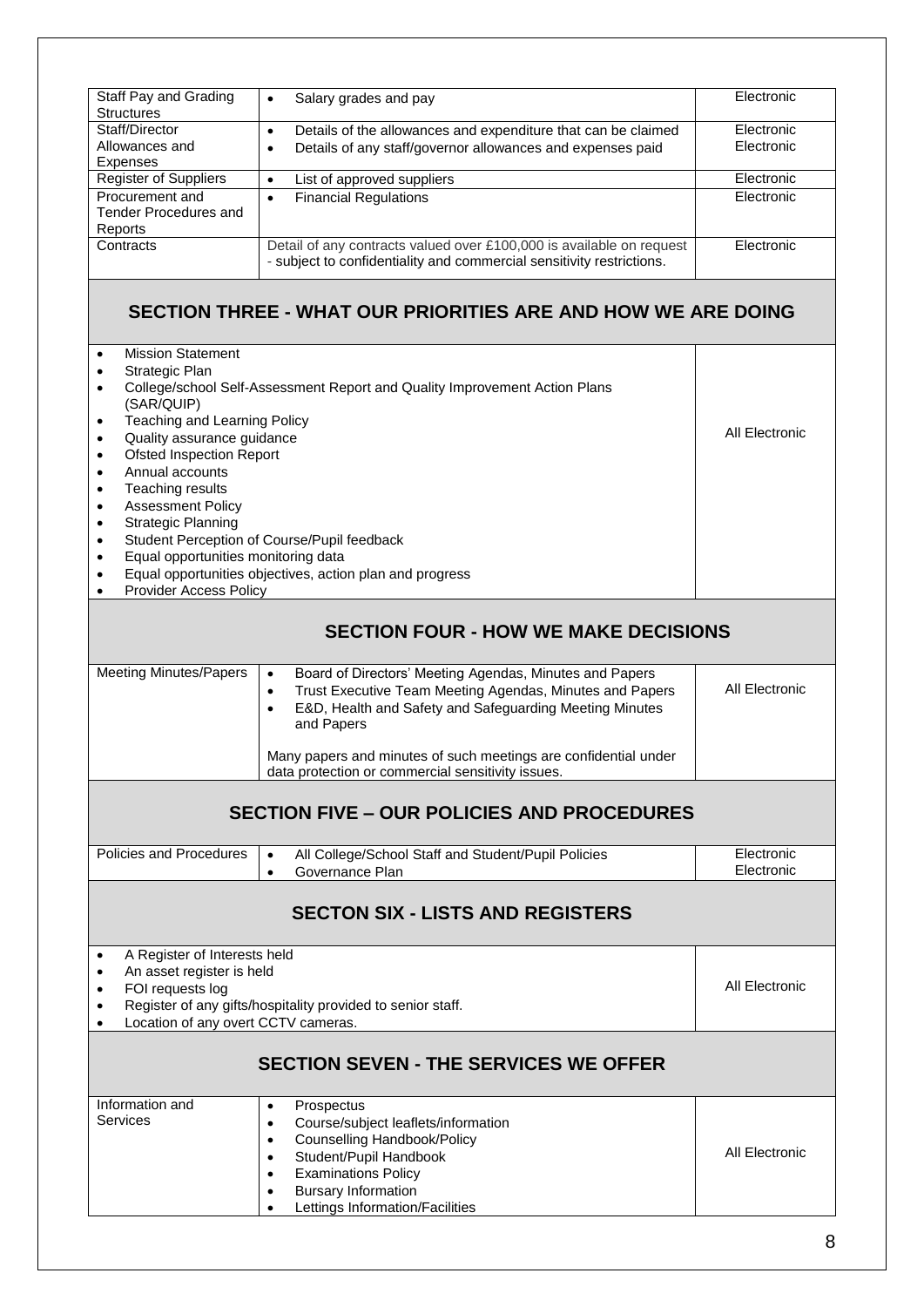| <b>Press Releases</b>      |  |
|----------------------------|--|
| Work experience procedures |  |
| Bus route information      |  |
| Careers Programme          |  |